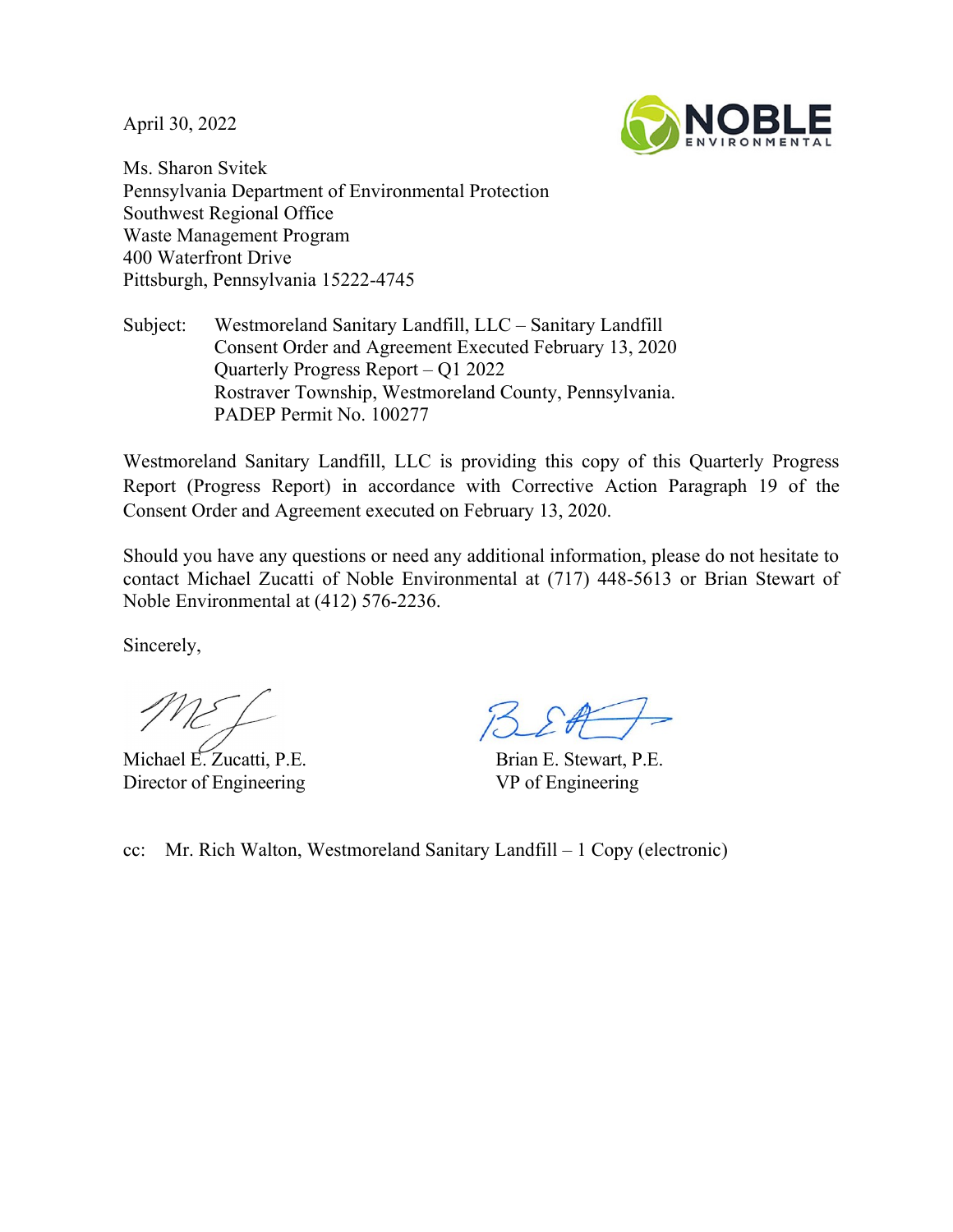This Quarterly Progress Report (Progress Report) has been prepared as required by Corrective Action Paragraph 19 of the Consent Order and Agreement (COA) executed February 14, 2020. The following sections present a description of actions to achieve compliance with the COA, activities planned for the next calendar quarter, applicable material problems or delays, leachate disposal and a summary of any marketing correspondence with alternative appropriately permitted disposal facilities.

# Compliance Actions

WSL continued to discuss delivery timelines for equipment and materials for the installation of the evaporator and leachate conveyance system upgrades. Upon receiving approval of Permit Modification #1, WSL will initiate ordering equipment and begin construction in accordance with the COA.

# Next Quarter Planned Activities (Q2 2022)

During the next calendar quarter, WSL will schedule a planning meeting with the leachate evaporator manufacturer to discuss construction timeframes. Additionally, WSL intends to continue to market appropriately permitted leachate disposal and explore other options for offsite pre-treatment facilities. Prior to initiating disposal at any new facility, WSL will request written approval from the PADEP in accordance with Correction Action Paragraph 5. WSL anticipates receiving approval from the PADEP for Permit Modification #1.

#### Material Problems or Delays

There were no material problems or delays related to performing Corrective Actions required by the Consent Order this quarter.

### Leachate Disposal

The following table presents a summary of leachate hauled offsite for disposal during this quarter. All leachate was disposed of at an appropriately permitted facility as identified in the table below and a letter of acceptance from the facility was previously provided to the PADEP as part of Permit Modification #1 submitted to the PADEP on February 19, 2020.